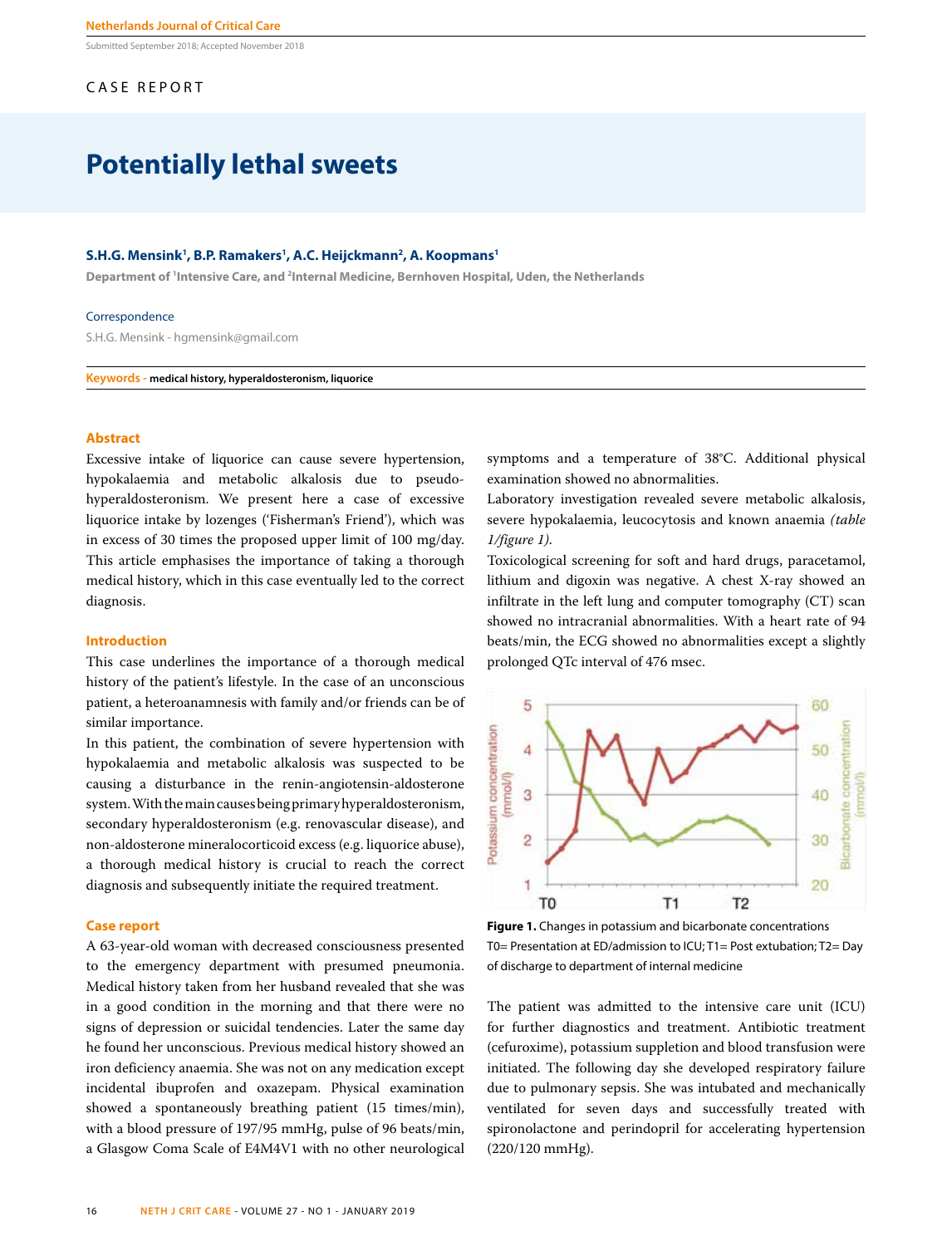|                                             | TO (ED/ICU)<br>day 0 | T <sub>1</sub><br>day 9    | <b>T2</b><br>day 14 | <b>Reference</b><br>values     |               |
|---------------------------------------------|----------------------|----------------------------|---------------------|--------------------------------|---------------|
| <b>Blood count</b>                          |                      |                            |                     |                                |               |
| Haemoglobin                                 | 4.7                  | 6.6                        | 6.5                 | $7.5 - 10.0$                   | mmol/l        |
| Haematocrit                                 | 0.25                 | 0.34                       | 0.34                | $0.35 - 0.45$                  | $\frac{1}{1}$ |
| <b>MCV</b>                                  | 69                   | 77                         | 77                  | 80-100                         | FI            |
| Platelet count                              | 467                  | 273                        | 318                 | 150-400                        | 10^9/l        |
| Leucocytes                                  | 13.5                 | 10.8                       | 9.1                 | $4.0 - 10.0$                   | $10^{0.9}$    |
| <b>Electrolytes and</b><br>renal parameters |                      |                            |                     |                                |               |
| Sodium                                      | 142                  | 149                        | 140                 | 135-145                        | mmol/l        |
| Potassium                                   | 1.4                  | 3.3                        | 4.5                 | $3.5 - 4.8$                    | mmol/l        |
| Chloride                                    | 81                   | 110                        | 104                 | 97-107                         | mmol/l        |
| Phosphate                                   | 1.4                  | 0.8                        |                     | $0.8 - 1.5$                    | mmol/l        |
| Magnesium                                   | 0.68                 | 0.70                       |                     | $0.7 - 1.1$                    | mmol/l        |
| Urea                                        | 3.2                  | 5.3                        | 8.0                 | $2.9 - 7.5$                    | mmol/l        |
| Creatinine                                  | 126                  | 83                         | 81                  | 40-90                          | umol/l        |
| Albumin                                     | 27.8                 | 22.7                       | 26.8                | 35-50                          | g/l           |
| <b>Arterial blood</b><br>gas                |                      |                            |                     |                                |               |
| pH                                          | 7.53                 | 7.44                       | 7.41                | 7.35-7.45                      |               |
| pCO <sub>2</sub>                            | 8.9                  | 6.0                        | 7.3                 | $4.3 - 6.0$                    | kPa           |
| pO <sub>2</sub>                             | 11.5                 | 11.6                       | 10.9                | 11.0-14.4                      | kPa           |
| $HCO3-$                                     | 56                   | 30                         | 34                  | $22 - 29$                      | mmol/l        |
| <b>Base excess</b>                          | 29.2                 | 5.9                        | 8.5                 | $-3.0 - 3.0$                   | mmol/l        |
| Lactate                                     | 1.4                  |                            |                     | $0.5 - 2.2$                    | mmol/l        |
| <b>Hormonal</b><br>parameters<br>(serum)    |                      |                            |                     |                                |               |
| Renin                                       | 3.2                  | < 3.0                      |                     | mei-47                         | mU/I          |
| Aldosterone                                 | 0.11                 | 0.12                       |                     | $0.04 - 0.35$                  | nmol/l        |
| Glucose                                     | 8.2                  | 7.4                        | 6.3                 | $4.0 - 7.8$                    | mmol/l        |
| <b>ACTH</b>                                 |                      | 23                         |                     | <46                            | ng/l          |
| Cortisol                                    | 22:30h 0.73          | 08:00h 0.56<br>16:00h 0.68 |                     | $0.15 - 0.70$<br>$0.10 - 0.45$ | umol/l        |
| <b>Osmolality</b>                           |                      |                            |                     |                                |               |
| Osmolality                                  |                      | 308                        |                     | 275-300                        | mOsmol/<br>kg |
| Osmol gap                                   |                      | $-3$                       |                     | < 10                           | mOsm/kg       |
| Anion gap                                   | 6.4                  | 16.6                       |                     | $13 - 17$                      | mmol/l        |
|                                             |                      |                            |                     | Corrected:<br>$10.5 - 14.5$  * |               |

#### **Table 1.** Laboratory results of the patient

T0= Presentation at ED/admittance upon ICU; T1= Post extubation; T2= Day of discharge to department of internal medicine; ED=emergency department; ICU= intensive care unit

Anion gap calculated as ([Na+] + [K+] – ([HCO3-] + [Cl-]) + (0.25\*(40-[Alb])) Osmol gap calculated as serum osmolality - ((2 x [Na+]) + [glucose] + [urea])

\* Correction of normal value for hypoalbuminaemia [13]

The metabolic disturbances suggested a problem in the reninangiotensin-aldosterone system. Diagnostic considerations included primary hyperaldosteronism (e.g. an aldosterone producing tumour or adrenal hyperplasia), secondary hyperaldosteronism (e.g. renovascular disease), and nonaldosterone mineralocorticoid excess (e.g. liquorice abuse). After extubation, a thorough medical history revealed an exceptional eating pattern: almost no vegetables, meat or fruit intake, an abuse of soda drinks, peppermint and an extraordinary abuse of the candy 'Fisherman's Friend', combined with regular forced vomiting. At home she consumed approximately 20 bags of Fisherman's Friend (each 25 grams) a day, corresponding to a daily intake of 460 lozenges containing 3000 mg of glycyrrhizin, the main constituent of liquorice. Liquorice intake at these levels can lead to a syndrome similar to primary hyperaldosteronism, called pseudohyperaldosteronism.

After two weeks of treatment in the ICU, her severe hypertension and metabolic disturbances improved significantly as displayed in *figure 1*, and the patient could be discharged to the department of internal medicine. Hormone levels of plasma renin and aldosterone were measured and an additional CT scan showed no evidence of adrenal tumours.

The only initial clues for a correct diagnosis were masked by an atypical presentation with pulmonary sepsis which might have suppressed the severity of the hypertension. Nevertheless, the differential diagnosis of the classic triad, severe hypertension, hypokalaemia and metabolic alkalosis, could have led to the diagnosis of a possible liquorice intoxication and would be strengthened by the medical history. The first step to analyse hypokalaemia and hypertension is the assessment of specific hormone levels such as plasma renin and aldosterone. Unfortunately, specific hormone levels were not measured during her ICU admission due to a delay in diagnosis, but were measured afterwards in stored serum. On admission, this patient had low-normal levels of aldosterone and normal levels of ACTH, 0.11 nmol/l (N 0.04-0.35) and 23 ng/l (N < 46) respectively. Nevertheless, her cortisol level (22.30 h) was elevated and her renin level was slightly lowered, 0.73  $\mu$ mol/l (N 0.10-0.45) and 3.2 mU/l (N 5-47), respectively. After extubation the patient maintained a low level of renin and low-normal level of aldosterone, <3.0 mU/l (N 5-47) and 0.12 nmol/l (N 0.04- 0.35), respectively.

No further measurements of renin and aldosterone were taken due to the patient's significant clinical improvement. Contact with the patient's general practitioner revealed that she eventually made a full recovery.

## **Discussion**

The presence of relative hypertension, hypokalaemia and metabolic alkalosis suggests a disturbance in the renin-angiotensinaldosterone system. In this patient, this triad was masked by an atypical presentation of pulmonary sepsis. Nevertheless, a hypermineralocorticoid state could have been diagnosed earlier. Thorough medical history eventually led to the underlying explanation: extreme liquorice ingestion. The decreased consciousness of the patient on admission to the emergency department was probably caused by pulmonary sepsis. At that time it was impossible to perform a thorough medical history, but a more extensive heteroanamnesis might have revealed the excessive intake of liquorice several days earlier.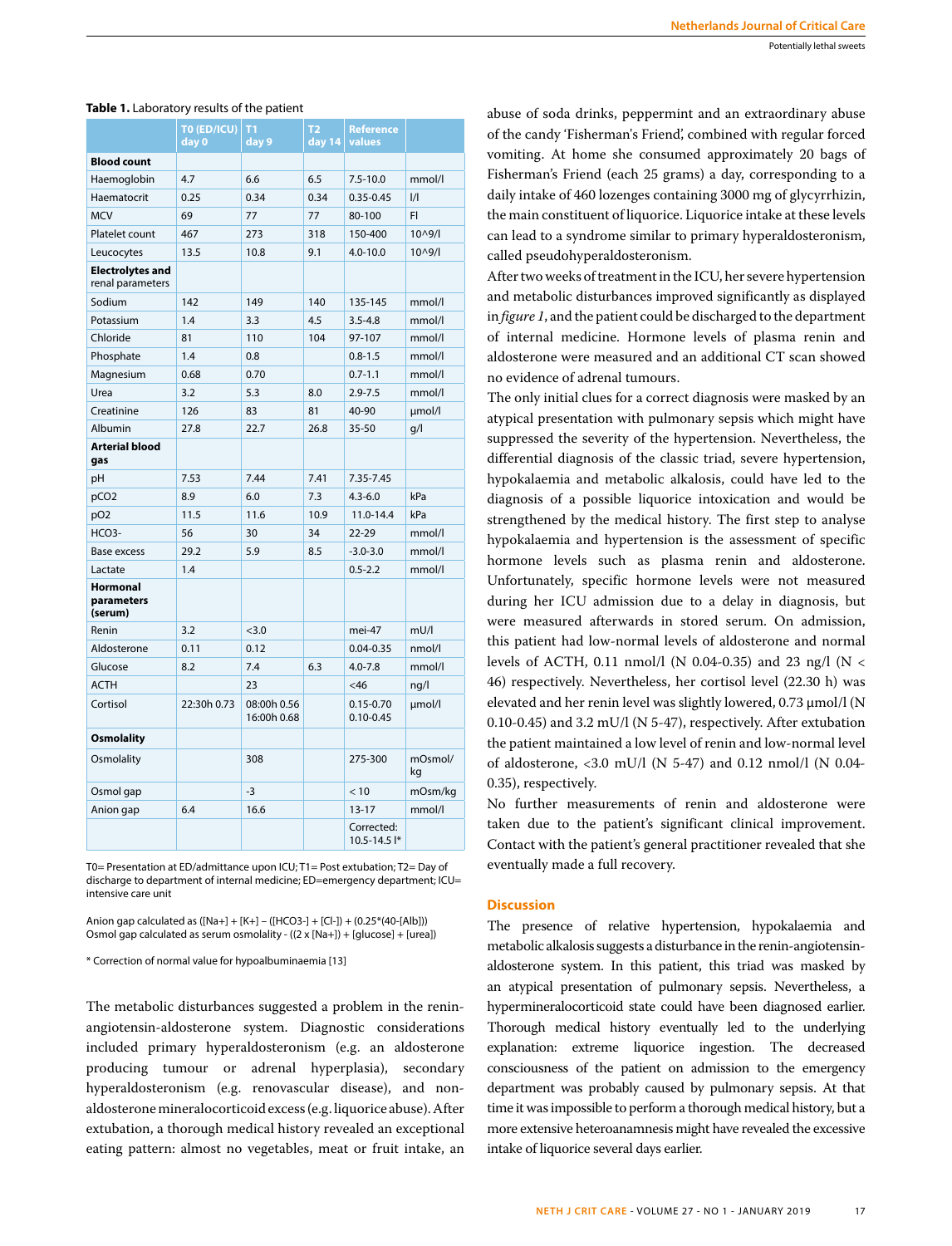Potentially lethal sweets

Liquorice is the root of the *Glycyrrhiza glabra* plant, which has been cultivated for human consumption by societies around the world for generations.<sup>[1]</sup> The natural sweetness of liquorice accounts for its popularity as a base for several products, as shown in *table 2*. It is derived from the bioactive component of the root: glycyrrhizin (glycyrrhizic acid).[1] Chronic liquorice ingestion can induce a syndrome with findings similar to those in primary hyperaldosteronism, called pseudohyperaldosteronism. The only unique feature of this syndrome is a non-increased plasma aldosterone concentration.

## **Table 2.** Potential sources of glycyrrhizin

| <b>Potential sources</b> | <b>Examples</b>           |
|--------------------------|---------------------------|
| Candies                  | <b>Fisherman's Friend</b> |
|                          | Jelly beans               |
|                          | Lollies (liquorice)       |
|                          | Chewing gum               |
|                          | Liquorice root            |
| Liquorice tea            | ٠                         |
| Chewing tobacco          | ٠                         |
| Alcoholic drinks         | <b>Belgian beers</b>      |
|                          | Anisettes/Pernod/Ouzo     |
|                          | Pastis brands             |
|                          | Drop shot                 |
| Toothpaste               | ٠                         |
| Cough mixtures           | ٠                         |

Liquorice mediates its effect on blood pressure via the action of glycyrrhizin on the kidney. Glycyrrhetinic acid, a major metabolite of glycyrrhizic acid, has slight mineralocorticoid activity. More importantly, this compound also impairs the action of the enzyme 11-beta-hydroxysteroid dehydrogenase that converts cortisol to cortisone in aldosterone target tissues such as the collecting tubules in the kidney. Cortisol binds with equal avidity as aldosterone to the mineralocorticoid receptor and circulates in a much higher concentration. Thus cortisol activates the mineralocorticoid receptor and produces a syndrome similar to primary hyperaldosteronism, called pseudohyperaldosteronism.[2,3] This mechanism is shown in *figure 2*. [4]

In hypotensive sepsis a complex neurohumoral response occurs to maintain blood pressure homeostasis, resulting in increased sympathetic responses and hypothalamic-pituitary-adrenal axis stimulation. The renin-angiotensin-aldosterone system is involved in preserving blood pressure homeostasis. Decreasing blood pressure and loss of blood volume will induce hormonal activation sequentially with renin, angiotensin I, angiotensin II and aldosterone. This results in elevated concentrations of cortisol, renin and aldosterone.<sup>[5]</sup> Nevertheless the patient in this case had hypertensive sepsis with a low level of renin and low-normal level of aldosterone, <3.0 mU/l (N 5-47) and 0.12 nmol/l (N 0.04-0.35) respectively.



**Figure 2.** Effects of glycyrrhizin on the mineralocorticoid receptor Adjusted from Foster et al.[4] In normal circumstances (a), cortisol is converted to inactive cortisone by 11β-hydroxysteroid dehydrogenase type 2 (11β-HSD2). In this situation, the normal function of the reninangiotensin-aldosterone system (RAAS) maintains fluid and electrolyte balance with minimal effect of cortisol on the mineralocorticoid receptor.

Liquorice (b) contains glycyrrhizin which inhibits 11β-HSD2 activity, maintaining high cortisol concentration (much higher than aldosterone) so that cortisol now exerts much greater effect via binding to the mineralocorticoid receptor. This results in hypertension and hypokalaemia, both suppressing renin and aldosterone; and to a metabolic alkalosis provoked by the hypokalaemia.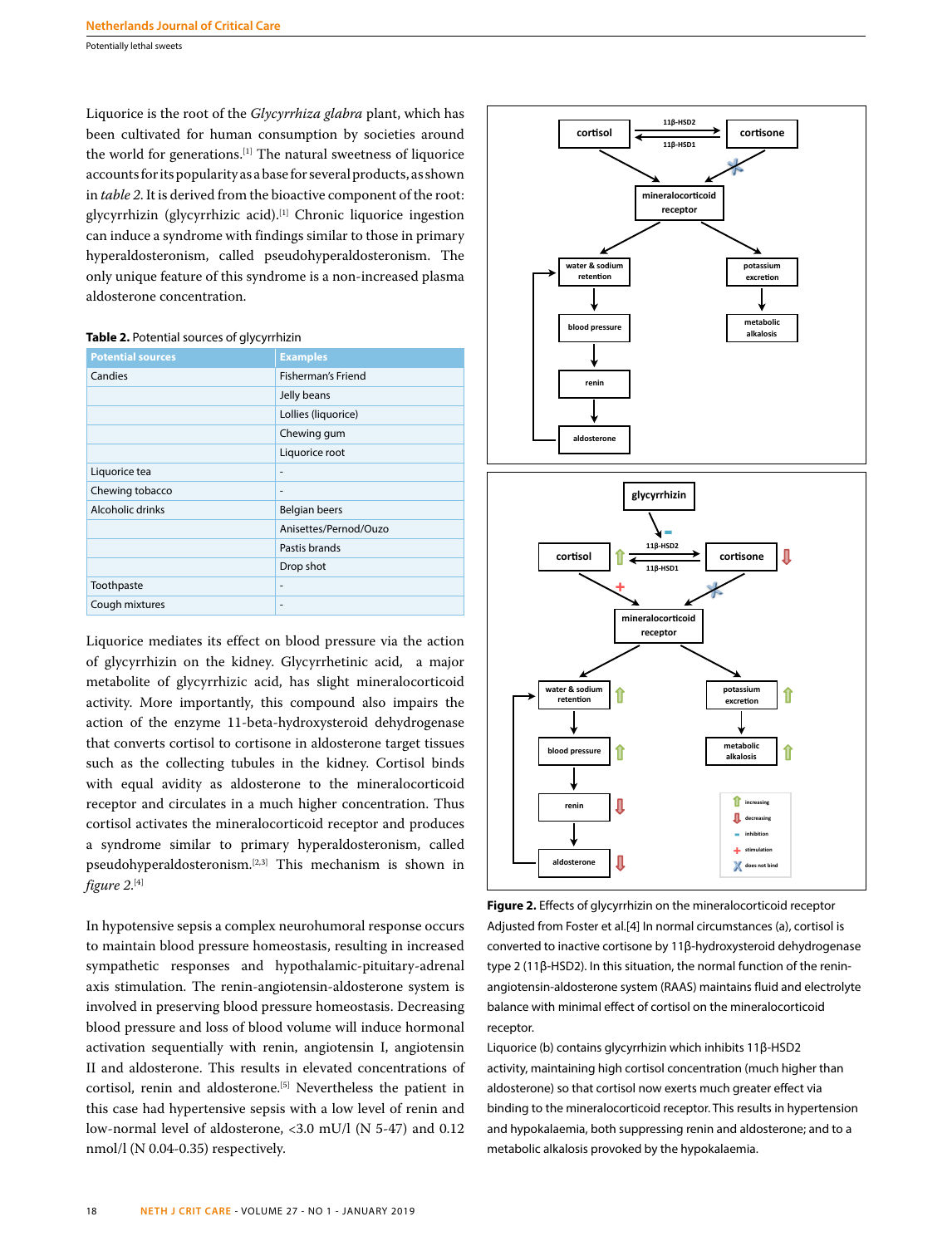One would expect an even more suppressed concentration of renin and aldosterone caused by negative feedback due to elevated blood pressure. The fact that aldosterone is not completely suppressed might suggest autonomous aldosterone production. This unexpected result might be explained by the pulmonary sepsis factor which in turn leads to hypovolaemia, generating a reverse effect on the renin and aldosterone concentration. The net effect would explain why the aldosterone concentration was only slightly decreased.

Pseudohyperaldosteronism is characterised by hypokalaemia, hypertension, metabolic alkalosis, and eventually a low plasma renin activity and plasma aldosterone level. The endogenous aldosterone secretion is appropriately suppressed in this setting. The extent of metabolic and acid-base derangement can occasionally be severe enough to cause serious complications.[6] In the kidney the intracellular acidosis induced by hypokalaemia promotes increased secretion of hydrogen ions, which can react with luminal bicarbonate, leading to bicarbonate retrieval or to urinary buffers such as ammonia to produce ammonium. This increase in hydrogen ion secretion increases net bicarbonate reabsorption and can contribute to high levels of bicarbonate and therefore metabolic alkalosis.[7]

Liquorice effects are seen within 3-10 days of the start of consumption and the maximal hypertensive effect occurs within two weeks.[8] The onset and severity of symptoms due to liquorice depend on the dose and duration of liquorice intake, as well as individual susceptibility.[9] The presence of partial 11b-hydroxysteroid dehydrogenase deficiency could explain why some people are susceptible to even low doses of glycyrrhizic acid. However, many other conditions could also cause acquired inhibition of the enzyme, such as chronic renal failure, hypothyroidism and some kinds of essential hypertension.<sup>[10]</sup> The extreme electrolyte disturbance in our patient could well have been the result of the older age, female sex and frequent vomiting, as these are known factors that increase the side effects of liquorice.[11]

Current regulations require liquorice products to be labelled with a warning that excessive consumption should be avoided in patients with hypertension. However, liquorice can also induce hypertension in normotensive subjects. Our patient had a daily intake of 3000 mg of liquorice. The European Scientific Committee on Food advises that regular glycyrrhizin doses of 100 mg/day present a risk to health and advocate a safe average daily intake of no more than 10 mg/person/day.[12] To our knowledge, such an exceptional intake of liquorice, 30 times the maximum advised daily intake, has not been described in literature before.

Stopping consumption of liquorice-containing products is the first step in acute management, in combination with potassium supplementation. The next step is to start mineralocorticoid receptor antagonists (e.g. spironolactone) or other potassium-

sparing diuretics (e.g. amiloride).<sup>[4]</sup> Due to the risk of arrhythmias caused by the hypokalaemia, patients with a serum potassium level of less than 3.0 mmol/l should be referred to hospital for cardiac monitoring and potassium suppletion.[4] Despite the delay in the correct diagnosis, there was no delay in the correct initial treatment in the patient described here. Admission to the ICU inevitably resulted in the total withdrawal of the lozenges and the patient was immediately treated for her hypertension with spironolactone. The hypertensive effect may exist for some time despite withdrawal of liquorice, as observed in our case. Patients should be monitored after stopping liquorice intake until the blood pressure and potassium concentration reach normal levels. Literature suggests a period of up to four months before the renin suppression is overcome.[8]

## *Recommendations*

Recognition of the triad (1) severe hypertension, (2) metabolic alkalosis and (3) hypokalaemia in the light of a pseudohyperaldosteronism is important to lead to a correct diagnosis. A thorough medical history can be crucial for the diagnosis, especially with an atypical presentation caused by a concomitant disease. Laboratory testing of renin and aldosterone blood levels can confirm the diagnosis of pseudohyperaldosteronism.

## **Key points**

- Thorough medical history of diet (especially liquoricecontaining products), dietary supplements and alternative medications is advisable in all cases of hypertension, even more so with concurrent hypokalaemia and metabolic alkalosis.
- The diagnosis of pseudohyperaldosteronism can be a challenge, especially when it is difficult to obtain a thorough medical history, for example when patients have a lower level of consciousness. Symptoms can be masked by other causes of haemodynamic/respiratory failure.
- Liquorice is a potent, reversible inducer of the mineralocorticoid effects of cortisol causing pseudohyperaldosteronism. Withdrawal of liquorice-containing products with support of mineralocorticoid receptor antagonists causes a slow but complete resolution of the symptoms of mineralocorticoid excess.

# **Disclosures**

All authors declare no conflict of interest. No funding or financial support was received.

## **References**

<sup>1.</sup> Allcock E, Cowedery J. Hypertension induced by liquorice tea. BMJ Case Rep. 2015;2015.

<sup>2.</sup> Funder J. Enzymes and the regulation of sodium balance. Kidney Int. 1992;41(suppl 37):S-114.